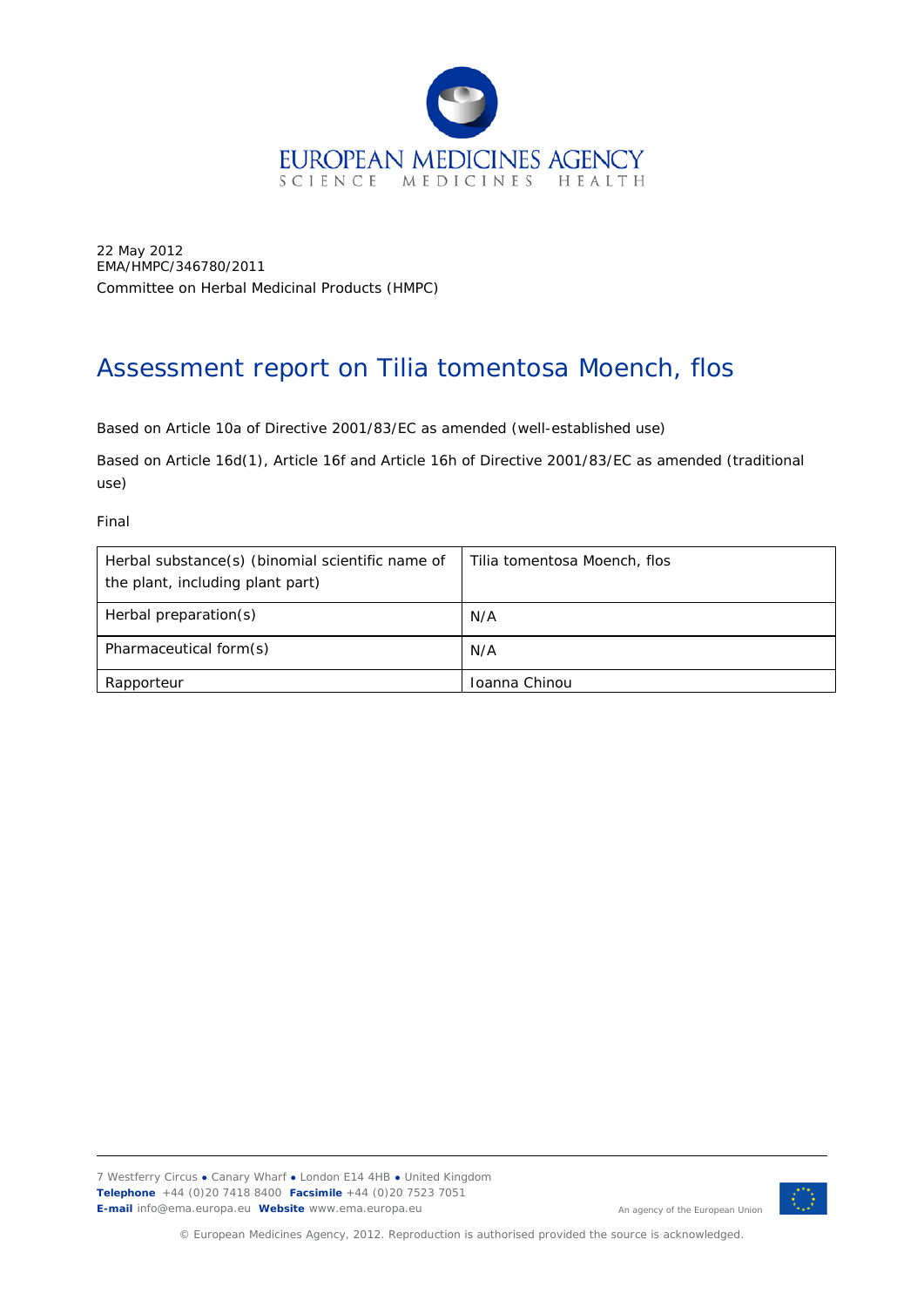# <span id="page-1-0"></span>**Table of contents**

| 1.1. Description of the herbal substance(s), herbal preparation(s) or combinations thereof3 |  |
|---------------------------------------------------------------------------------------------|--|
| 1.2. Information about products on the market in the Member States 5                        |  |
|                                                                                             |  |
|                                                                                             |  |
|                                                                                             |  |
| 2.2. Information on traditional/current indications and specified substances/preparations6  |  |
| 2.3. Specified strength/posology/route of administration/duration of use for relevant       |  |
|                                                                                             |  |
| 3.1. Overview of available pharmacological data regarding the herbal substance(s), herbal   |  |
| 3.2. Overview of available pharmacokinetic data regarding the herbal substance(s), herbal   |  |
| 3.3. Overview of available toxicological data regarding the herbal substance(s)/herbal      |  |
|                                                                                             |  |
|                                                                                             |  |
|                                                                                             |  |
| 4.1.1. Overview of pharmacodynamic data regarding the herbal substance(s)/preparation(s)    |  |
| 4.1.2. Overview of pharmacokinetic data regarding the herbal substance(s)/preparation(s)    |  |
|                                                                                             |  |
|                                                                                             |  |
|                                                                                             |  |
| 4.2.3. Clinical studies in special populations (e.g. elderly and children) 8                |  |
|                                                                                             |  |
|                                                                                             |  |
|                                                                                             |  |
|                                                                                             |  |
|                                                                                             |  |
|                                                                                             |  |
|                                                                                             |  |
|                                                                                             |  |
|                                                                                             |  |
|                                                                                             |  |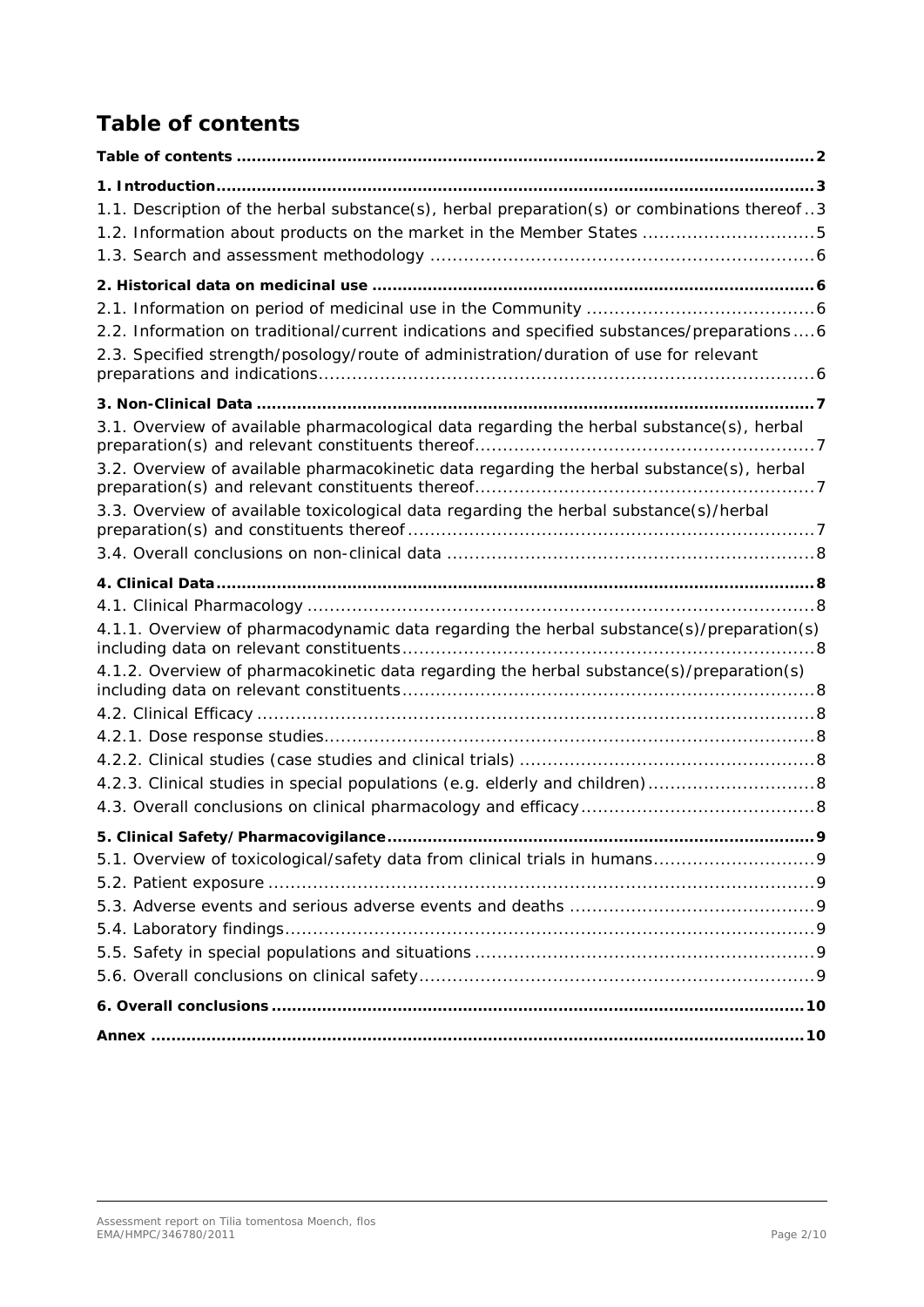## <span id="page-2-0"></span>**1. Introduction**

## <span id="page-2-1"></span>*1.1. Description of the herbal substance(s), herbal preparation(s) or combinations thereof*

• Herbal substance(s)

Lime tree (Linden, fam. Tiliaceae) is a tall deciduous tree native throughout Europe as far north as  $65^{\circ}$ in latitude, which can grow to heights approaching to 30 metre. It is found in the wild and purposely planted in gardens. It is also cultivated in Europe and North America while the material of commerce originates mainly from Balkan countries such as Bulgaria, Romania, former Yugoslavia, Turkey and in part from China. Lime tree bark is smooth and grey and its leaves are heart-shaped. Leaves of *Tilia tomentosa* are covered with white tomentum especially on underneath in contrary to the hairless ones of *Tilia cordata/T. platyphyllos*. The 5-petalated, yellow white flowers are collected in full bloom, dried and preserved under low-moisture conditions (Blumenthal *et al.* 1998).

Tiliae tomentosae flos (silver lime flower) consists of the whole dried inflorescence of *Tilia tomentosa*  Moench, gathered during the flowering season (Blumenthal *et al.* 1998; PDR for Herbal Medicines 2007).

Common names: silver linden, common silver lime, basswood, Linden tree.

#### **Synonym(s)**

*Tilia tomentosa* Moench = *Tilia argentea* Desfontaines

Chemical constituents according to existing references (Blumenthal *et al.* 1998; PDR for herbal Medicines 2007; Duke *et al.* 1985; Review of Natural Products 2005):

- − **Acids** caffeic acid, chlorogenic acid and *p*-coumaric acid
- − **Amino acids**
- − **Carbohydrates** mucilage polysaccharides (3%)
- − **Flavonoids** kaempferol, quercetin, myricetin and their glycosides (mainly Kaempferol-3-O-β-D-(6″-E-p-coumaroyl)-glucopyranoside – tiliroside, hyperoside) (Nowak 2003)
- − **Volatile oil** (0.02% to 0.1%) Many components including alkanes, phenolic alcohols and esters, and terpenes including citral, citronellal, citronellol, eugenol, limonene, nerol, α-pinene and terpineol (monoterpenes), and farnesol (sesquiterpene) (Fitsiou *et al.* 2007; Toker *et al.* 1999)
- − **Other constituents** saponin (unspecified), tannin (condensed) and tocopherol (phytosterol)

The fragrant components of the flowers degrade rapidly under conditions of high moisture (Blaschek 2010; PDR for Herbal Medicines 2007; Review of Natural Products 2005).

*Tilia tomentosa* = *Tilia argentea* is referred to as a common adulteration of *Tilia cordata* which is detected via macroscopic/microscopic tests (Blumenthal *et al.* 2000; Ph. Eur. 2011)*.*

• Herbal preparation(s)

No herbal preparations are available.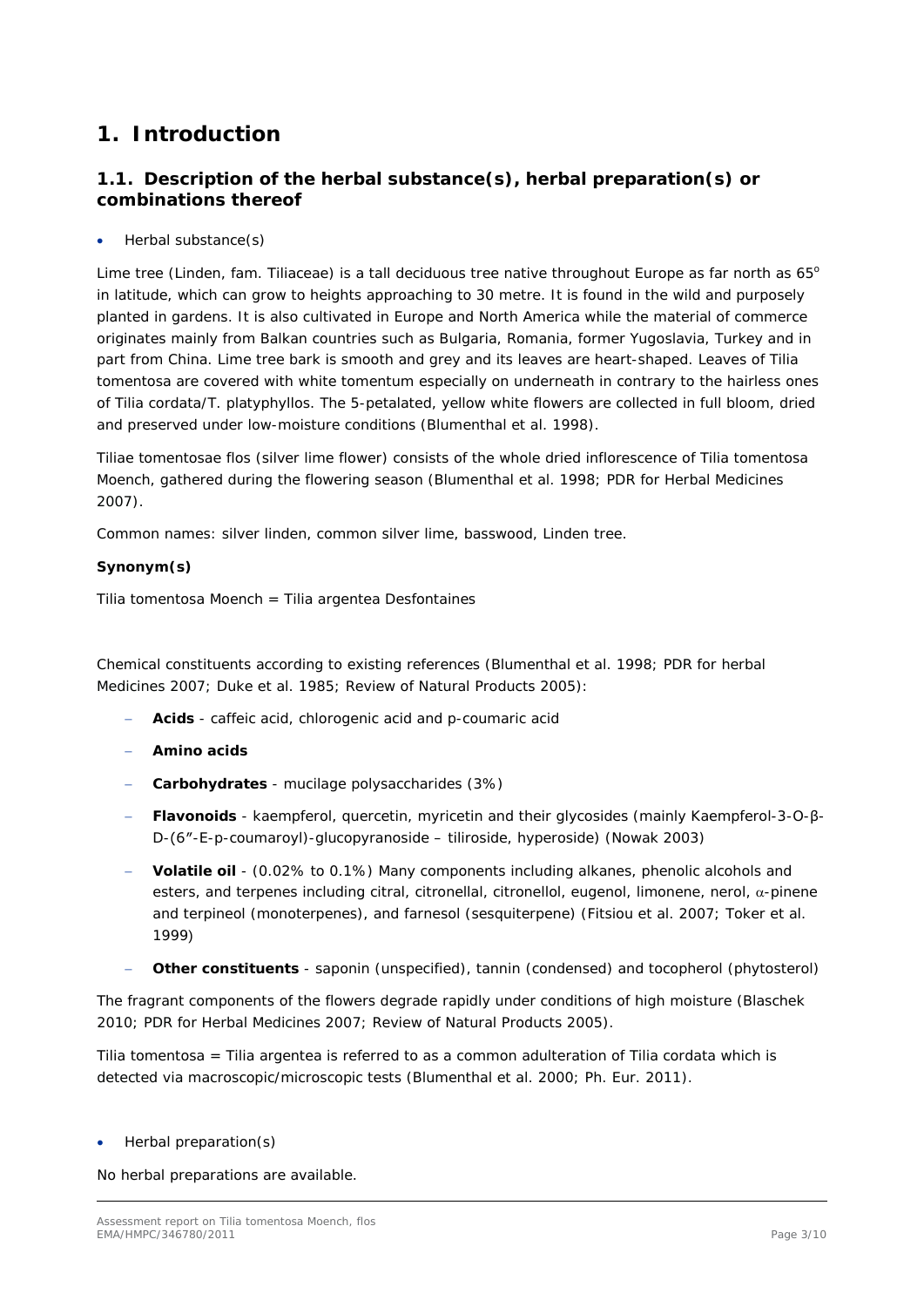• Combinations of herbal substance(s) and/or herbal preparation(s) including a description of vitamin(s) and/or mineral(s) as ingredients of traditional combination herbal medicinal products assessed, where applicable.

No information on combination products is available.

This assessment report refers only to Tiliae tomentosae flos.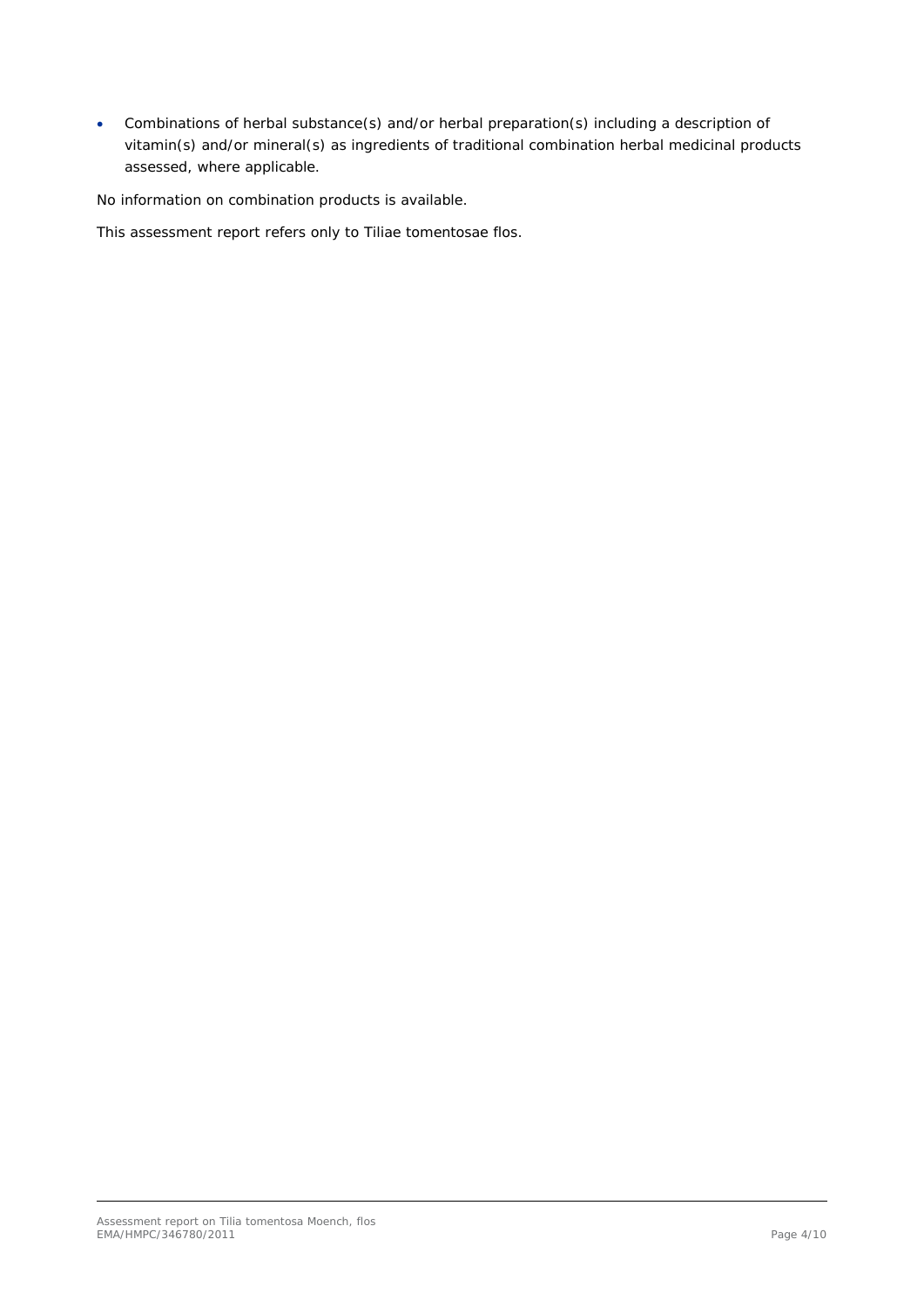### <span id="page-4-0"></span>*1.2. Information about products on the market in the Member States*

# Member State Regulatory Status Comments Austria  $\Box$  MA  $\Box$  TRAD  $\Box$  Other TRAD  $\Box$  Other Specify: No prod. on the market Belgium  $\Box$  MA  $\Box$  TRAD  $\Box$  Other TRAD  $\Box$  Other Specify: No prod. on the market Bulgaria  $\Box$  MA  $\Box$  TRAD  $\Box$  Other TRAD  $\Box$  Other Specify: No prod. on the market Cyprus  $\Box$  MA  $\Box$  TRAD  $\Box$  Other TRAD  $\Box$  Other Specify: No prod. on the market Czech Republic  $\Box$  MA  $\Box$  TRAD  $\Box$  Other TRAD  $\Box$  Other Specify:  $\Box$  One herbal tea, since 2000 Denmark  $\Box$  MA  $\Box$  TRAD  $\Box$  Other TRAD  $\Box$  Other Specify: No prod. on the market Estonia  $\Box$  MA  $\Box$  TRAD  $\Box$  Other TRAD  $\Box$  Other Specify: No prod. on the market Finland  $\Box$  MA  $\Box$  TRAD  $\Box$  Other TRAD  $\Box$  Other Specify: No prod. on the market France  $\Box$  MA  $\Box$  TRAD  $\Box$  Other TRAD  $\Box$  Other Specify: No prod. on the market Germany  $\Box$  MA  $\Box$  TRAD  $\Box$  Other TRAD  $\Box$  Other Specify: No prod. on the market Greece  $\Box$  MA  $\Box$  TRAD  $\Box$  Other TRAD  $\Box$  Other Specify: No prod. on the market Hungary  $\Box$  MA  $\Box$  TRAD  $\Box$  Other TRAD  $\Box$  Other Specify: No prod. on the market Iceland  $\Box$  MA  $\Box$  TRAD  $\Box$  Other TRAD  $\Box$  Other Specify: Not known Ireland  $\Box$  MA  $\Box$  TRAD  $\Box$  Other TRAD  $\Box$  Other Specify: Not known Italy  $\Box$  MA  $\Box$  TRAD  $\Box$  Other TRAD  $\Box$  Other Specify: Not known Latvia  $\Box$  MA  $\Box$  TRAD  $\Box$  Other TRAD  $\Box$  Other Specify: Not known Liechtenstein  $\Box$  MA  $\Box$  TRAD  $\Box$  Other TRAD  $\Box$  Other Specify: Not known Lithuania  $\Box$  MA  $\Box$  TRAD  $\Box$  Other TRAD  $\Box$  Other Specify: No prod. on the market Luxemburg  $\Box$  MA  $\Box$  TRAD  $\Box$  Other TRAD  $\Box$  Other Specify: Not known Malta  $\Box$  MA  $\Box$  TRAD  $\Box$  Other TRAD  $\Box$  Other Specify: Not known The Netherlands  $\Box$  MA  $\Box$  TRAD  $\Box$  Other TRAD  $\Box$  Other Specify:  $\Box$  No prod. on the market Norway  $\Box$  MA  $\Box$  TRAD  $\Box$  Other TRAD  $\Box$  Other Specify: No prod. on the market Poland  $\Box$  MA  $\Box$  TRAD  $\Box$  Other TRAD  $\Box$  Other Specify: No prod. on the market Portugal  $\Box$  MA  $\Box$  TRAD  $\Box$  Other TRAD  $\Box$  Other Specify: No prod. on the market Romania  $\Box$  MA  $\Box$  TRAD  $\Box$  Other TRAD  $\Box$  Other Specify: Not known Slovak Republic  $\Box$  MA  $\Box$  TRAD  $\Box$  Other TRAD  $\Box$  Other Specify:  $\Box$  No prod. on the market Slovenia  $\Box$  MA  $\Box$  TRAD  $\Box$  Other TRAD  $\Box$  Other Specify: No prod. on the market Spain  $\Box$  MA  $\Box$  TRAD  $\Box$  Other TRAD  $\Box$  Other Specify: No prod. on the market Sweden  $\Box$  MA  $\Box$  TRAD  $\Box$  Other TRAD  $\Box$  Other Specify: No prod. on the market United Kingdom  $\Box$  MA  $\Box$  TRAD  $\Box$  Other TRAD  $\Box$  Other Specify:  $\Box$  No prod. on the market

### **Regulatory status overview**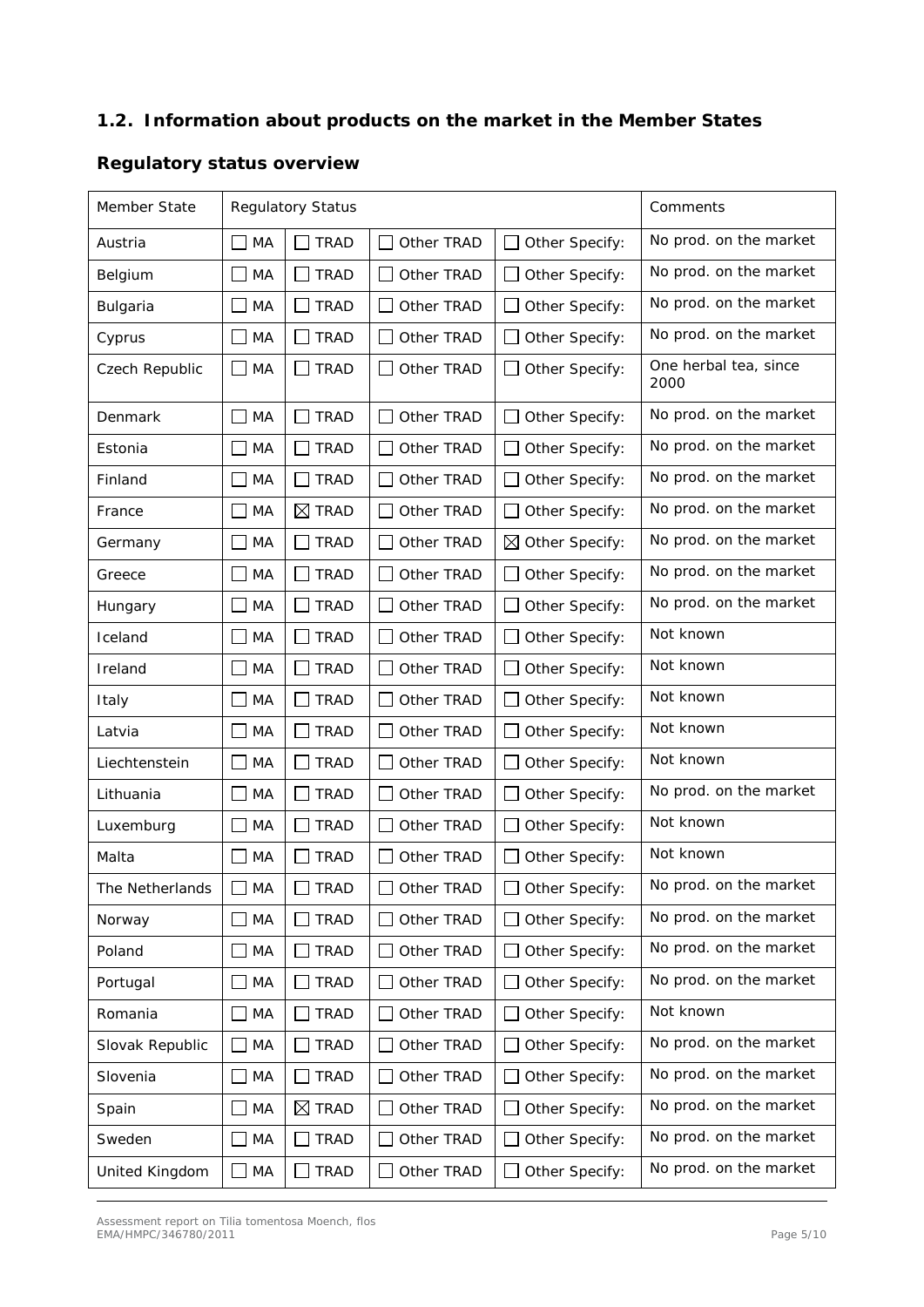MA: Marketing Authorisation

TRAD: Traditional Use Registration

Other TRAD: Other national Traditional systems of registration

Other: If known, it should be specified or otherwise add 'Not Known'

This regulatory overview is not legally binding and does not necessarily reflect the legal status of the products in the MSs concerned.

## <span id="page-5-0"></span>*1.3. Search and assessment methodology*

Search terms: *Tilia tomentosa* Moench, Tiliae tomentosae flos, *Tilia argentea* Desfontaines, flos, *Tilia* sp., tiliroside.

Databases: Pubmed, Medline, HealLink, scopus.

Libraries: University of Athens, Laboratory of Pharmacognosy and Chemistry of Natural Products of the University of Athens.

## <span id="page-5-1"></span>**2. Historical data on medicinal use**

## <span id="page-5-2"></span>*2.1. Information on period of medicinal use in the Community*

Since the middle ages, the flowers of the lime trees have been used as a diaphoretic to promote perspiration. In addition, the flowers have been used traditionally as tranquiliser and to treat headaches, indigestion and diarrhoea. Infusions of the flowers make a pleasant-tasting tea. Traditionally lime flowers were added to baths to quell hysteria and steeped as a tea to relieve anxietyrelated indigestion, heart palpitation and vomiting (Blumenthal *et al.* 1998, 2000; Duke *et al.* 1985; Review of Natural Products 2005).

The effectiveness of the herbal substances and preparations thereof is not documented and this is the reason why silver lime flower is stated as unapproved in the collection of the German Commission E Monographs with reference to its use for catarrhs of the respiratory tract, as an antispasmodic, expectorant, diaphoretic and a diuretic (Blumenthal *et al.* 1998). On the other hand in the German Commission E monograph, there are no objections to its use as a corrigent for aroma and flavour (Blumenthal *et al.* 1998; PDR for Herbal Medicines 2007). The official name of the German Commission E monograph is 'Linden flower, Silver'.

## <span id="page-5-3"></span>*2.2. Information on traditional/current indications and specified substances/preparations*

According to the overview of the European market, no products containing silver lime flowers are available in the Member States of the European Union (EU). In the literature, only two references discussing the activities of Tiliae tomentosae flos (Blumenthal *et al.* 1998; PDR for Herbal Medicines 2007) have been found. However, none of them fulfil the following criteria:

- the data on the traditional use are sufficient

- a period of medicinal use of at least 30 years is demonstrated

as requested by Directive 2004/24/EC for qualification as a traditional herbal medicinal product.

## <span id="page-5-4"></span>*2.3. Specified strength/posology/route of administration/duration of use for relevant preparations and indications*

No data available.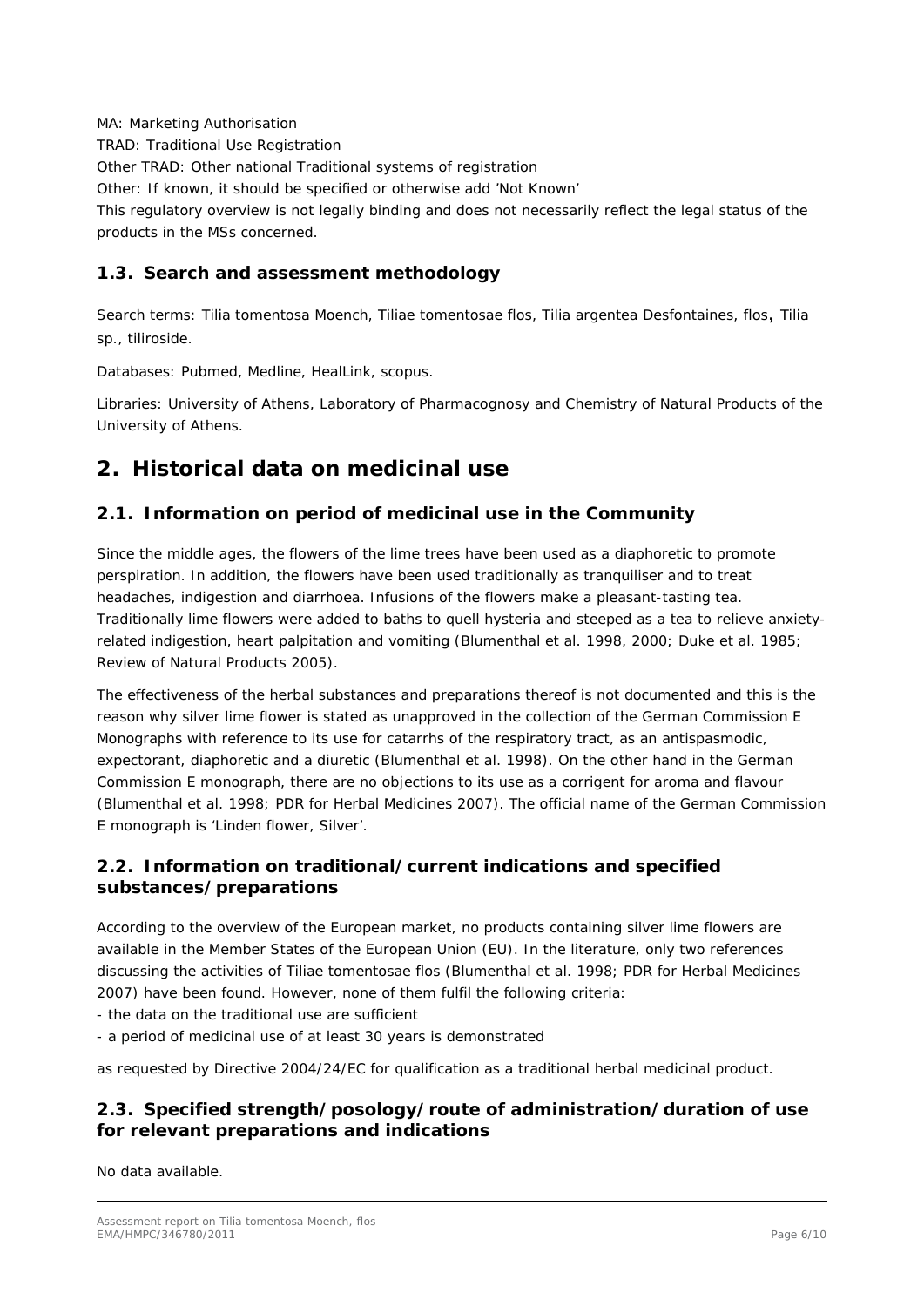## <span id="page-6-0"></span>**3. Non-Clinical Data**

### <span id="page-6-1"></span>*3.1. Overview of available pharmacological data regarding the herbal substance(s), herbal preparation(s) and relevant constituents thereof*

#### *In vitro and animal studies*

#### **Hepatoprotective activity**

The methanolic extract from the flowers of *Tilia argentea* (= syn. *Tilia tomentosa*, silver lime tree) was found to show a hepatoprotective effect against D-galactosamine (D-GalN)/lipopolysaccharide (LPS) induced liver injury in mice. By bioassay-guide separation using *in vitro* D-GalN-induced damage to hepatocytes, five flavonol glycosides were isolated as the hepatoprotective constituents of the methanolic extract. Tiliroside, the principal flavonol glycoside which is also among the major constituents of *Tilia cordata*, strongly inhibited serum GPT and GOT elevations at doses of 25 - 100 mg/kg (p.o.) in D-GalN/LPS-treated mice. By comparing the inhibitory effects of tiliroside with those of its components alone, the kaempferol 3-O-β-D-glucopyranoside moiety was found to be essential for the activity, and its effect was suggested to depend on the inhibition of tumour necrosis factor-α (TNFα) production, decreased sensitivity of hepatocytes to TNF-α, and on the protection of hepatocytes against D-GalN (Matsuda *et al*. 2002).

#### **Sedative and anxiolytic effects**

*Tilia* species are traditional medicinal plants widely used as sedatives and tranquilizers (Zhang 2004). For this purpose, the infusion of their inflorescences is used to prepare a tea.

In the study by Viola *et al.*, extracts of inflorescences from *Tilia tomentosa* Moench, one of the species found in the market, were purified using a benzodiazepine (BZD) binding assay to detect BZD receptor ligands in the different fractions. One of the ligands was identified as kaempferol, but it had low affinity  $(K(i) = 93 \mu M)$  for this receptor, and did not produce sedative or anxiolytic effects in mice. On the other hand, a complex fraction, containing as yet unidentified constituents, but probably of a flavonoid nature, when administered intraperitoneally in mice, had a clear anxiolytic effect in both the elevated plus-maze and hole board tests, two well-validated pharmacological tests to measure anxiolytic and sedative compounds. This active fraction had no effect on total and ambulatory locomotor activity. In conclusion, these results demonstrate the occurrence of active principle(s) in, at least, one species of *Tilia* that may explain its ethnopharmacological use as an anxiolytic [\(Viola](http://www.sciencedirect.com/science?_ob=ArticleURL&_udi=B6T99-4CWS5BB-2&_user=275166&_coverDate=08%2F20%2F2004&_rdoc=1&_fmt=high&_orig=gateway&_origin=gateway&_sort=d&_docanchor=&view=c&_acct=C000059642&_version=1&_urlVersion=0&_userid=275166&md5=f27dd3a99526a09a487f83f59bbdaa52&searchtype=a#bbib318#bbib318) *et al.* 1994).

### <span id="page-6-2"></span>*3.2. Overview of available pharmacokinetic data regarding the herbal substance(s), herbal preparation(s) and relevant constituents thereof*

No data on silver lime flower extracts have been found or reported.

### <span id="page-6-3"></span>*3.3. Overview of available toxicological data regarding the herbal substance(s)/herbal preparation(s) and constituents thereof*

#### **Single-dose and repeated-dose toxicity studies**

No data have been found.

#### **Genotoxicity studies**

No data on genotoxicity studies carried out on silver lime flower in the scientific literature.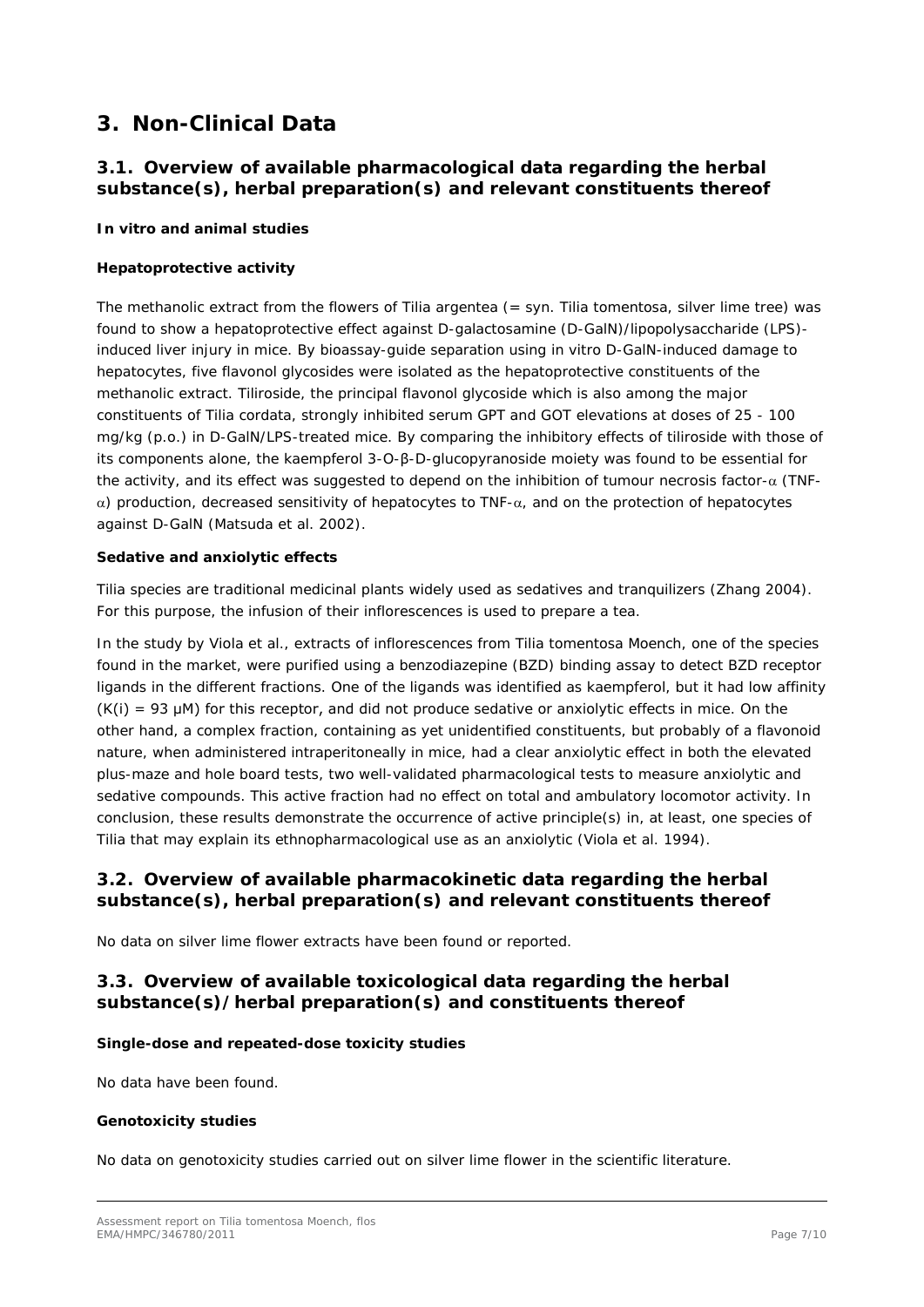#### **Carcinogenicity studies**

No carcinogenicity studies carried out on silver lime flower in the scientific literature.

#### **Reproductive and developmental toxicity studies**

No reproductive and developmental toxicity studies carried out on silver lime flower in the scientific literature.

The safety of silver lime flower during pregnancy and lactation has not been established.

#### <span id="page-7-0"></span>*3.4. Overall conclusions on non-clinical data*

Silver lime flower has officially been recognised as adulterations of Tiliae flos in the European Pharmacopoeia 2011.

## <span id="page-7-1"></span>**4. Clinical Data**

#### <span id="page-7-2"></span>*4.1. Clinical Pharmacology*

### <span id="page-7-3"></span>**4.1.1. Overview of pharmacodynamic data regarding the herbal substance(s)/preparation(s) including data on relevant constituents**

No data available.

### <span id="page-7-4"></span>**4.1.2. Overview of pharmacokinetic data regarding the herbal substance(s)/preparation(s) including data on relevant constituents**

No data available.

#### <span id="page-7-5"></span>*4.2. Clinical Efficacy*

#### <span id="page-7-6"></span>**4.2.1. Dose response studies**

No data available.

#### <span id="page-7-7"></span>**4.2.2. Clinical studies (case studies and clinical trials)**

There is a lack of clinical research, assessing the effects of silver lime flower; further investigation is needed.

#### <span id="page-7-8"></span>**4.2.3. Clinical studies in special populations (e.g. elderly and children)**

None reported.

#### <span id="page-7-9"></span>*4.3. Overall conclusions on clinical pharmacology and efficacy*

There is a lack of clinical research, assessing the effects of silver lime flower; further investigation is needed.

No positive monograph on Tiliae tomentosae flos was approved by the Commission E as the effectiveness for the claimed applications of the herbal substance and preparations thereof is not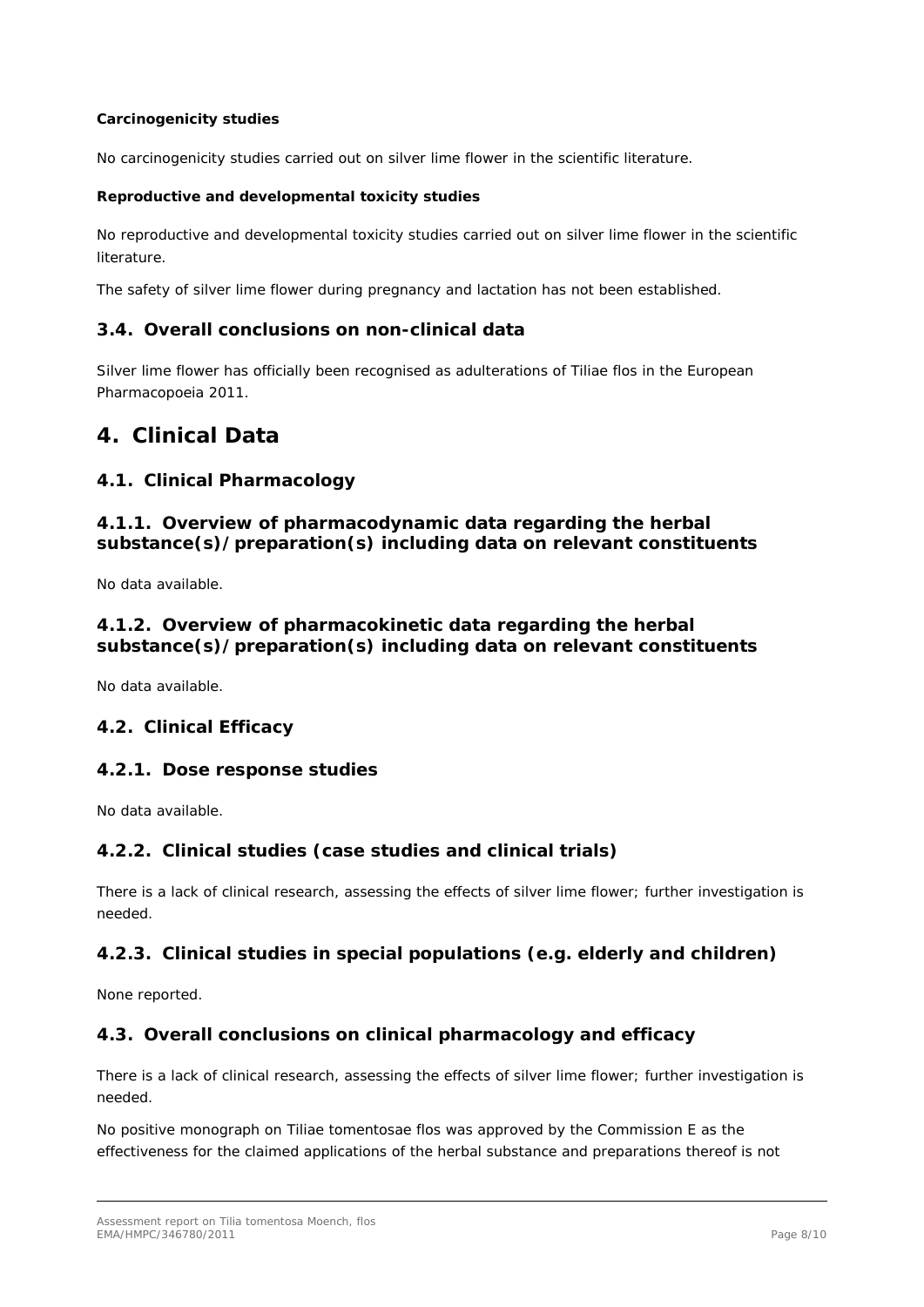documented (Blumenthal *et al.* 1998*)*. On the other hand, the Commission E did no object to the use of silver lime flower as a corrigent for aroma and flavour.

The published data referring to the indications and preparations are limited, and could not support the traditional use of Tiliae tomentosae flos and preparations thereof.

## <span id="page-8-0"></span>**5. Clinical Safety/Pharmacovigilance**

## <span id="page-8-1"></span>*5.1. Overview of toxicological/safety data from clinical trials in humans*

There is a lack of clinical and non-clinical safety and toxicity data for silver lime flower and further investigation of these aspects is necessary.

#### <span id="page-8-2"></span>*5.2. Patient exposure*

No data available.

#### <span id="page-8-3"></span>*5.3. Adverse events and serious adverse events and deaths*

It has been advised in literature that silver lime flower should be avoided by individuals with an existing cardiac disorder as excessive use may result in cardiac toxicity (Duke *et al.* 1985).

#### <span id="page-8-4"></span>*5.4. Laboratory findings*

No data available.

#### <span id="page-8-5"></span>*5.5. Safety in special populations and situations*

#### **Special patient population**

Not applicable (the use of silver lime flower is not supported).

#### **Use in pregnancy and lactation**

Not applicable (the use of silver lime flower is not supported).

#### **Overdose**

No cases of overdose have been reported in the scientific literature.

#### **Drug abuse**

No information retrieved from the literature search.

#### **Effects on ability to drive or operate machinery or impairment of mental ability**

No data retrieved from the literature search.

#### <span id="page-8-6"></span>*5.6. Overall conclusions on clinical safety*

There are hardly any data documenting the clinical safety of Tiliae tomentosae flos; in any case, the use is not supported.